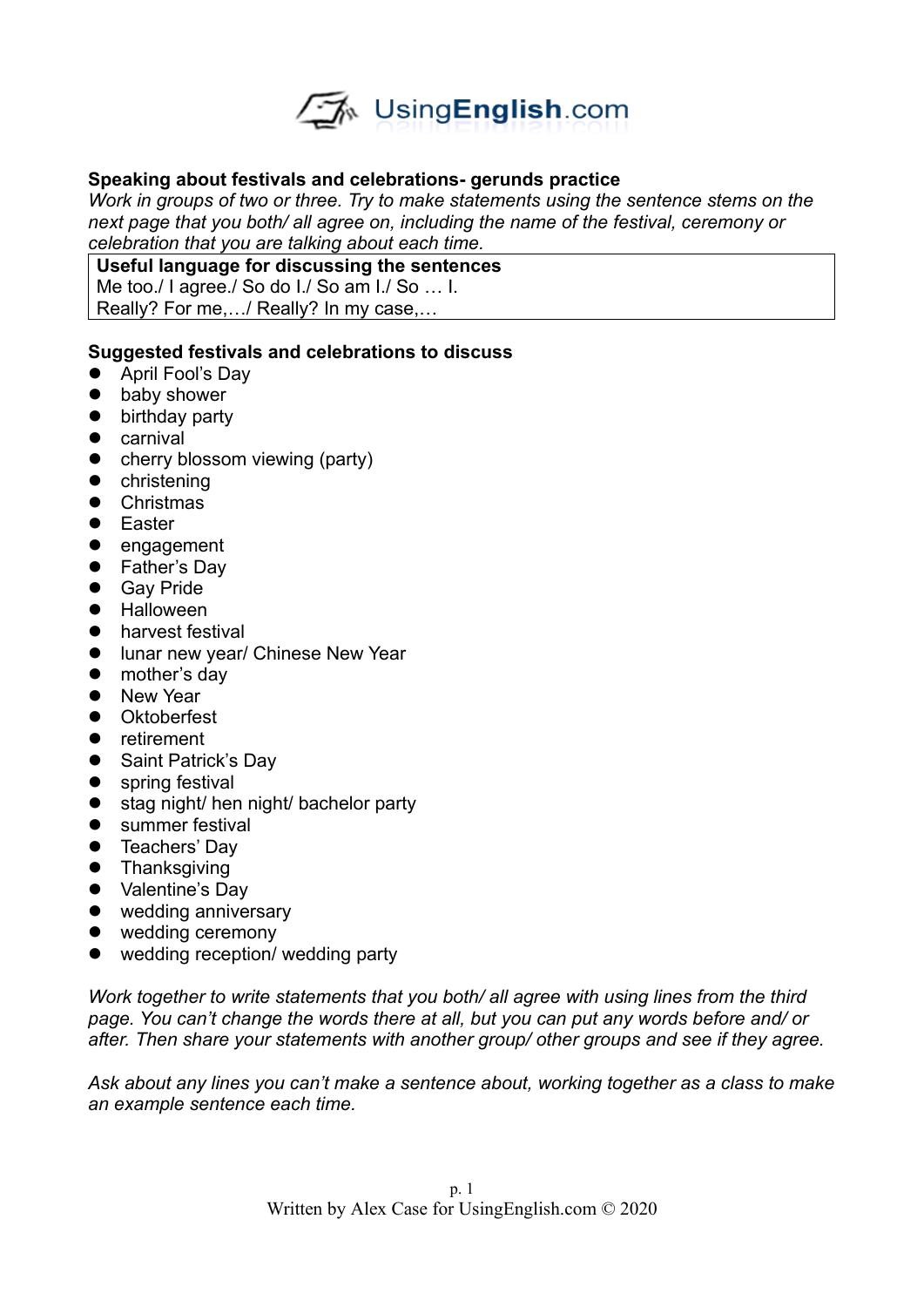

| Sentences to discuss and complete |                                                                                                   |
|-----------------------------------|---------------------------------------------------------------------------------------------------|
|                                   |                                                                                                   |
|                                   | <u>_________________________</u> is a nice thing to do during _______________________.            |
|                                   |                                                                                                   |
|                                   | ______________________during _________________________________ is nice but unhealthy.             |
|                                   | during ______________ during __________________________________ is expensive (but it's worth it). |
|                                   | I recommend ________________________________during ______________________________                 |
|                                   |                                                                                                   |
|                                   | is nice to do as a family during _____________.                                                   |
|                                   |                                                                                                   |
|                                   |                                                                                                   |
|                                   |                                                                                                   |
|                                   |                                                                                                   |
|                                   |                                                                                                   |
|                                   | ___________________________ often causes arguments during ______________________________.         |
|                                   | I'm looking forward to ___________________________during _______________________                  |
|                                   | I always look forward to ________________________________during _______________________.          |
|                                   |                                                                                                   |
|                                   |                                                                                                   |
|                                   |                                                                                                   |
|                                   | For young children, ______________________ is the most popular thing during ____________.         |